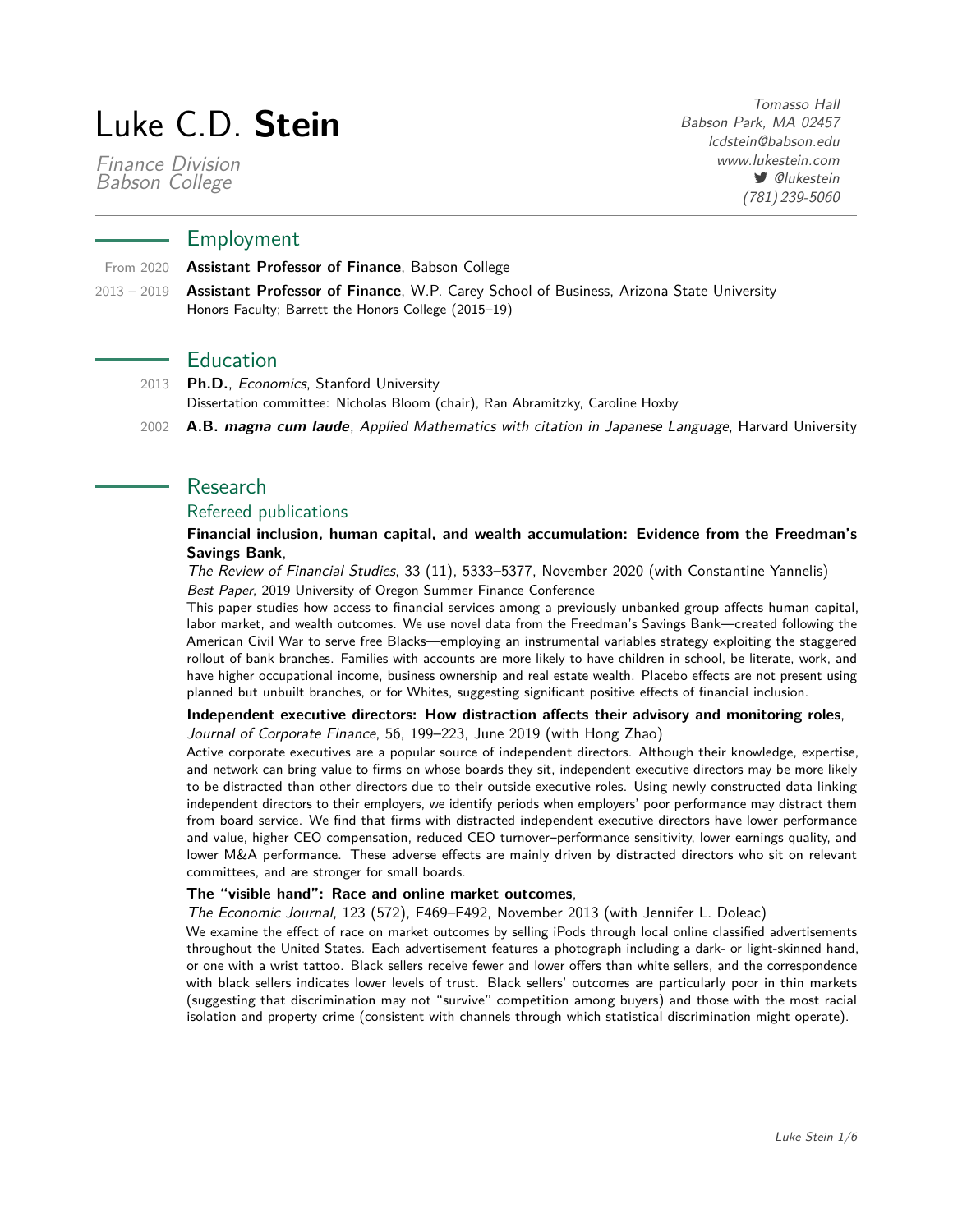# Working Papers

## **[Angels, entrepreneurship, and employment dynamics: Evidence from investor accreditation rules](http://faculty.babson.edu/lcdstein/research/lindsey-stein-angelsentrepreneurship.pdf)**, Revision requested, The Journal of Financial Economics (with [Laura Lindsey\)](https://wpcarey.asu.edu/people/profile/642883)

This paper examines the effects of a shock to angel finance on entrepreneurial activity and employment. Using U.S. Census data, we estimate the state-level fraction of households that lost accreditation status from Dodd–Frank's elimination of housing wealth in determining accreditation. A larger reduction in the pool of potential investors reduces firm entry and employment at small entrants, particularly in areas with alternate sources of financing. Employment increases at small and young incumbents, and relative wages for the startup sector decline, especially for high-skilled workers and industries. These results suggest that angels are an important source of entrepreneurial finance to high-quality, competitive firms.

#### **[Economic uncertainty and earnings management](http://faculty.babson.edu/lcdstein/research/stein-wang-uncertaintyearningsmanagement.pdf)** (with [Charles C.Y. Wang\)](http://charlescywang.com/)

In the presence of managerial short-termism and asymmetric information about skill and effort provision, firms may opportunistically shift earnings from uncertain to more certain times. We document empirically that when financial markets are less certain about a firm's future value, the firm reports more negative discretionary accruals. Stock-price responses to earnings surprises are moderated when firm-level uncertainty is high, consistent with performance being attributed more to luck rather than skill and effort, which can create incentives to shift earnings toward lower-uncertainty periods. We document that the resulting opportunistic earnings management is concentrated in CEOs, firms, and periods where such incentives are likely to be strongest: (1) where CEO wealth is sensitive to change in the share price, (2) where announced earnings are particularly likely to be an important source of information about managerial ability and effort, and (3) before implementation of Sarbanes-Oxley made opportunistic earnings management more challenging. Our evidence highlights a novel channel through which uncertainty affects managerial decision making in the presence of agency conflicts.

#### **Tax-timing options and the demand for idiosyncratic volatility** (with [Oliver Boguth\)](http://www.public.asu.edu/~oboguth/)

Investors have a choice over when to incur taxes on individual investments, and typically benefit from delaying the realization of capital gains while harvesting losses. This option implies that the effective tax rate on capital losses exceeds the one on capital gains, resulting in a convex after-tax payoff. Convexity creates a demand for idiosyncratic volatility (IVOL) within a well-diversified portfolio, and can therefore explain the puzzling negative relation between ivol and expected stock returns. A simple model with tax-timing options predicts that the demand for idiosyncratic volatility increases with the tax rate, the nominal interest rate, and unrealized capital gains, and we show that all three measures predict the ivol premium in the time-series. In the cross-section, we show that the magnitude of the IVOL premium increases with investors' average tax exposure.

## **[The effect of uncertainty on investment, hiring, and R&D: Causal evidence from equity options](http://faculty.babson.edu/lcdstein/research/stein-stone-uncertainty.pdf)** (with [Elizabeth C. Stone\)](https://www.linkedin.com/in/elizabeth-stone-608a754)

There is wide debate over the impact of uncertainty on firm behavior, due to the difficulty both of measuring uncertainty and of identifying causality. This paper takes three steps that attempt to address these challenges. First, we develop an instrumental variables strategy that exploits firms' differential exposure to energy and currency prices and volatility. For example, airlines are negatively affected by high oil prices while oil refiners benefit from them, but both are sensitive to oil price volatility; retailers, in comparison, are not particularly sensitive to either the level or volatility of oil prices. Second, we use the expected volatility of stock prices as implied by equity options to obtain forward-looking measures of uncertainty over firms' business conditions. Finally, we examine how uncertainty affects a range of outcomes: capital investment, hiring, research and development, and advertising. We find that uncertainty depresses capital investment, hiring, and advertising, but encourages R&D spending. This perhaps-surprising result for R&D is consistent with a theoretical literature emphasizing that long investment lags create valuable real put options which offset the effects of call options lost when projects are started. Aggregating across our panel of Compustat firms, we find that rising uncertainty accounts for roughly a third of the fall in capital investment and hiring that occurred in 2008–10.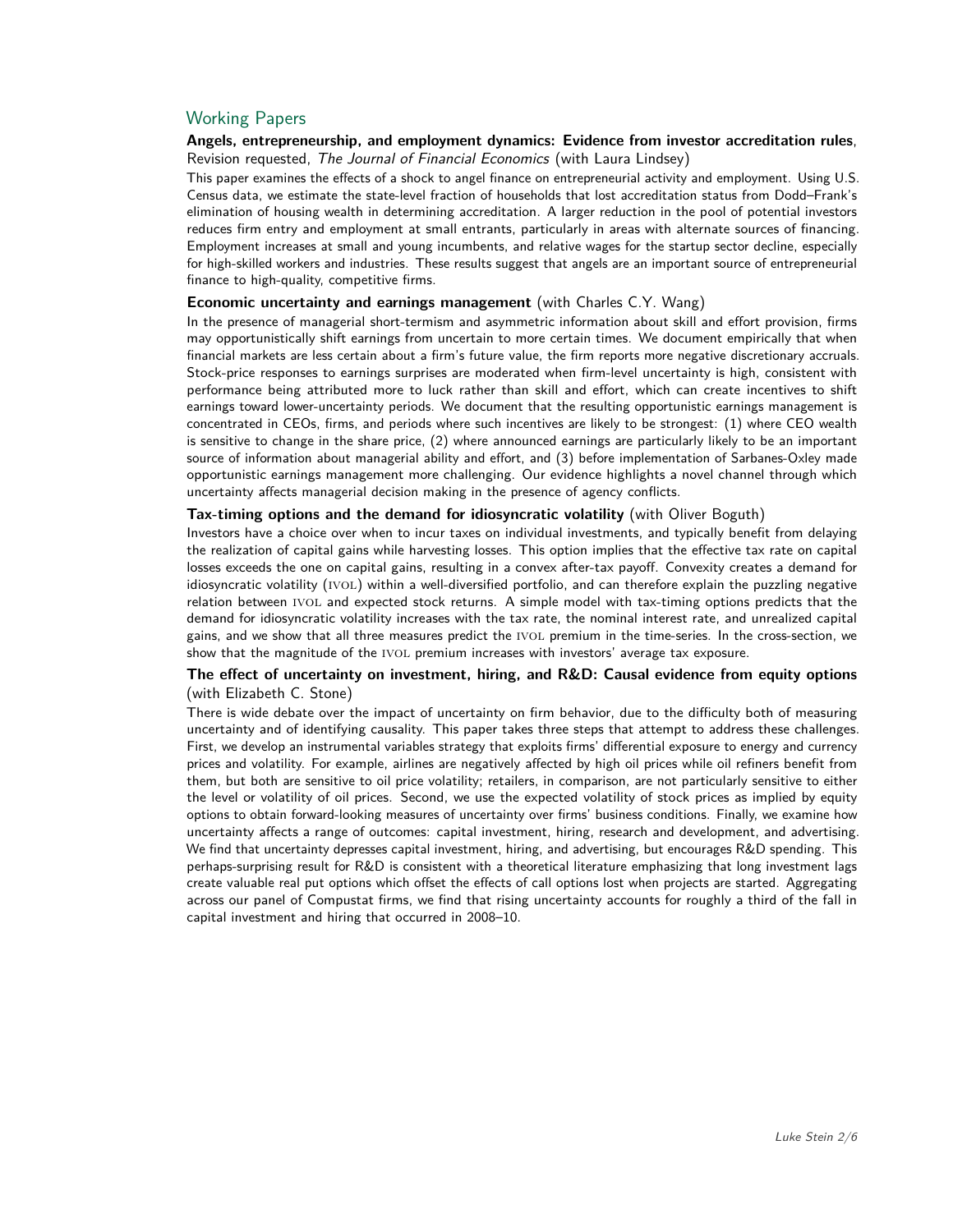**[Race, skin color, and economic outcomes in early twentieth-century America](https://faculty.babson.edu/lcdstein/research/mill-stein-skincolor.pdf)** (with Roy Mill) We study the effect of race on economic outcomes using unique data from the first half of the twentieth century, a period in which skin color was explicitly coded in U.S. censuses as "White," "Black," or "Mulatto." We construct a panel of siblings by digitizing and matching records across the 1910 and 1940 censuses, identifying all 12,000 African-American families in which enumerators classified some children as light-skinned ("Mulatto") and others as dark-skinned ("Black"). Siblings coded "Mulatto" when they were children (in 1910) earned similar wages as adults (in 1940) as their Black siblings. This within-family earnings difference is substantially lower than the Black-Mulatto earnings difference in the general population, suggesting that skin color in itself played only a small role in the earnings gap. In the second half of the paper, we focus on individuals who "passed for White," an important social phenomenon at the time. To do so, we identify individuals coded "Mulatto" as children but "White" as adults. Passing meant that individuals changed their racial affiliation by changing their social presentation while skin color remained unchanged. Comparing passers to their siblings who did not pass, we find that passing was associated with substantially higher earnings, suggesting that social presentations of race could have significant consequences for economic outcomes.

# Research presentations

- $2022$  Florida State Univ. $^{\dagger};$  Journal of Accounting, Auditing and Finance Conf. $^{\dagger}$
- 2021 Univ. of San Francisco; Colorado College (intro. econ.); Babson Faculty Research Fund Discussion Series
- 2020 SEC Division of Economic and Risk Analysis
- 2019 U.C. Davis (economic history); Babson (brown bag); Univ. of Lausanne (brown bag); [European Finance](https://efa2019.efa-meetings.org/) [Association;](https://efa2019.efa-meetings.org/) [Financial Intermediation Research Society;](https://www.conftool.org/firs2019/sessions.php) [NBER Summer Institute \(Development of the](http://papers.nber.org/sched/SI19DAE) [American Economy\);](http://papers.nber.org/sched/SI19DAE) [Adam Smith Workshop in Corporate Finance](https://www.imperial.ac.uk/business-school/events/school-events/adam-smith-workshops-in-asset-pricing-and-corporate-finance-2019/)\* ; Bocconi/Sapienza/RFS New Frontiers in Banking Conf.\*; [BYU Red Rocks Finance Conf.](https://marriottschool.byu.edu/event/redrock2019/)\*; [CSEF/RCFS Conf. on Finance, Labor and Inequality;](http://www.csef.it/Conference-on-Finance-Labor-and?padre=16&annee=2019) [European Winter Finance Conf.;](https://europeanwinterfinanceconference.wordpress.com/) [Univ. of Kentucky Finance Conf.;](http://www.uky.edu/financeconference/2019-program) [Midwest Finance Association](https://www.openconf.org/MidwestFinance2019/modules/request.php?module=oc_program&action=program.php)  $(x2)$ ; [Northeastern Univ. Finance Conf.;](http://www.damore-mckim.northeastern.edu/faculty-and-research/academic-groups/finance/finance-conference) [Univ. of Oregon Summer Finance Conf.;](https://business.uoregon.edu/departments/finance/conference) [SEC Conf. on Financial](https://www.sec.gov/dera/announcement/dera_event-050919_6th-annual-conference-fin-market-reg) [Market Regulation](https://www.sec.gov/dera/announcement/dera_event-050919_6th-annual-conference-fin-market-reg)\*; [Society of Labor Economics Annual Meeting](https://www.sole-jole.org/2019.html)\*; FDIC\*; Univ. of Georgia\*; Rutgers Univ.<sup>\*</sup>
- 2018 Cambridge Univ.; Suffolk Univ.; [Western Finance Association;](http://westernfinance.org/conference-2018/) [SFS Cavalcade;](http://sfs.org/financecavalcade/2018-sfs-finance-cavalcade/) [Financial Intermediation](https://firsocietyblog.files.wordpress.com/2018/10/firs2018.pdf) [Research Society](https://firsocietyblog.files.wordpress.com/2018/10/firs2018.pdf)\* ; [CEIBS Accounting and Finance Symposium;](http://www.ceibs.edu/second-ceibs-finance-conference-7) Chicago Fed/Notre Dame Conf. on Labor Market Dynamism; [China International Conf. in Finance](http://www.cicfconf.org/2018/m/index.html)<sup>\*</sup>; [European Winter Finance Summit](http://ewfs.org/schedule/program-2018/)<sup>\*</sup>; [French](http://affi2018.escpeurope.eu/) [Finance Association](http://affi2018.escpeurope.eu/)<sup>\*</sup>; [Univ. of Kentucky Finance Conf.;](http://www.uky.edu/financeconference/2018-program) [Texas A&M Young Scholars Finance Consortium;](http://mays.tamu.edu/department-of-finance/young-scholars-finance-consortium-2018/) [UNC Kenan Institute Frontiers of Entrepreneurship Conf.](http://kenaninstitute.unc.edu/kifer/)\* ; U.C. Riverside\*
- 2017 Johns Hopkins (brown bag); [European Finance Association](http://www.efa2017.org/) (×2); Arizona Junior Finance Conf.\* ; [CalTech/](http://pevcconf.caltech.edu/) [USC/UCSD Southern California Private Equity Conf.](http://pevcconf.caltech.edu/)\* ; [Christmas Meeting of the German Economists](http://www.public.asu.edu/~bherrend/Various/Program17.pdf) [Abroad](http://www.public.asu.edu/~bherrend/Various/Program17.pdf)\* ; Columbia-NYU Junior Finance Conf.\* ; [European Financial Management Association](http://www.efmaefm.org/0EFMAMEETINGS/EFMA%20ANNUAL%20MEETINGS/2017-Athens/2017%20meetings.php)\* ; [Melbourne](https://mbs.edu/fircg/) [Business School Financial Institutions, Regulation, and Corporate Governance Conf.;](https://mbs.edu/fircg/) [Midwest Finance](https://www.midwestfinance.org/2017Meeting.html) [Association;](https://www.midwestfinance.org/2017Meeting.html) [Univ. of Oregon Summer Finance Conf.;](https://business.uoregon.edu/departments/finance/2017-conference) [Stevens Institute of Technology Emerging Trends in](https://hq.ssrn.com/conference=Trends-Entre-Fin-Stevens) [Entrepreneurial Finance Conf.;](https://hq.ssrn.com/conference=Trends-Entre-Fin-Stevens) [Stanford Institute for Theoretical Economics Labor and Finance Conf.;](https://site.stanford.edu/2017/session-2) Univ. of Wisconsin Junior Finance Conf.; [Goethe Univ. Frankfurt](https://www.wiwi.uni-frankfurt.de/abteilungen/finance/seminar/finance-seminar-series/seminar-calendar/calendar-details/cal/event/tx_cal_phpicalendar/2017/11/21/716.html)\*
- 2016 Univ. of Texas at Austin (brown bag); Arizona Junior Finance Conf.; [Financial Management Association;](http://fmaconferences.org/Vegas/VegasProgram.htm) [Northern Finance Association](http://northernfinanceassociation.org/conference/previous-conferences/nfa-2016/)<sup>\*</sup>
- 2015 Hong Kong Polytechnic Univ.; Univ. of Hong Kong; Chinese Accounting Academic Conf.\* ; [Econometric](http://eswc2015.com/) [Society World Congress;](http://eswc2015.com/) [MIT Asia Conf. in Accounting](https://mitsloan.mit.edu/events/asia-conference-in-accounting/)
- 2014 Univ. of Arizona; Federal Reserve Bank of Chicago; American Economics Association; [Midwest Finance](https://www.midwestfinance.org/2014Meeting.html) [Association](https://www.midwestfinance.org/2014Meeting.html)
- 2013 Arizona State Univ.; Cambridge-INET Institute; Dartmouth; Federal Reserve Board of Governors; Univ. of Michigan Ford School of Public Policy; Univ. of Minnesota; Univ. of San Francisco; Univ. of Utah; Univ. of Wisconsin; [APPAM Annual Fall Research Conf.;](http://www.appam.org/events/fall-research-conference/2013-general-information/) CES/Ifo Macroeconomics and Survey Data Conf.; [Stanford Institute for Theoretical Economics Macroeconomics of Uncertainty and Volatility Conf.](http://www.stanford.edu/group/SITE/SITE_2013/2013_segment_2/2013_segment_2_program.html)
- 2012 [All-U.C. Economic History Graduate Student Conf.](http://www.iga.ucdavis.edu/Research/All-UC/conferences/davis-2012/davis-2012-schedule)<sup>\*</sup>; [Association for the Study of Religion, Economics, and](http://www.thearda.com/asrec/archive/ASREC2012.asp) [Culture](http://www.thearda.com/asrec/archive/ASREC2012.asp)\* ; [Becker Friedman Institute Policy Uncertainty and Its Economic Implications Conf.;](http://bfi.uchicago.edu/events/policy-uncertainty-and-its-economic-implications) Northwestern (economics)\*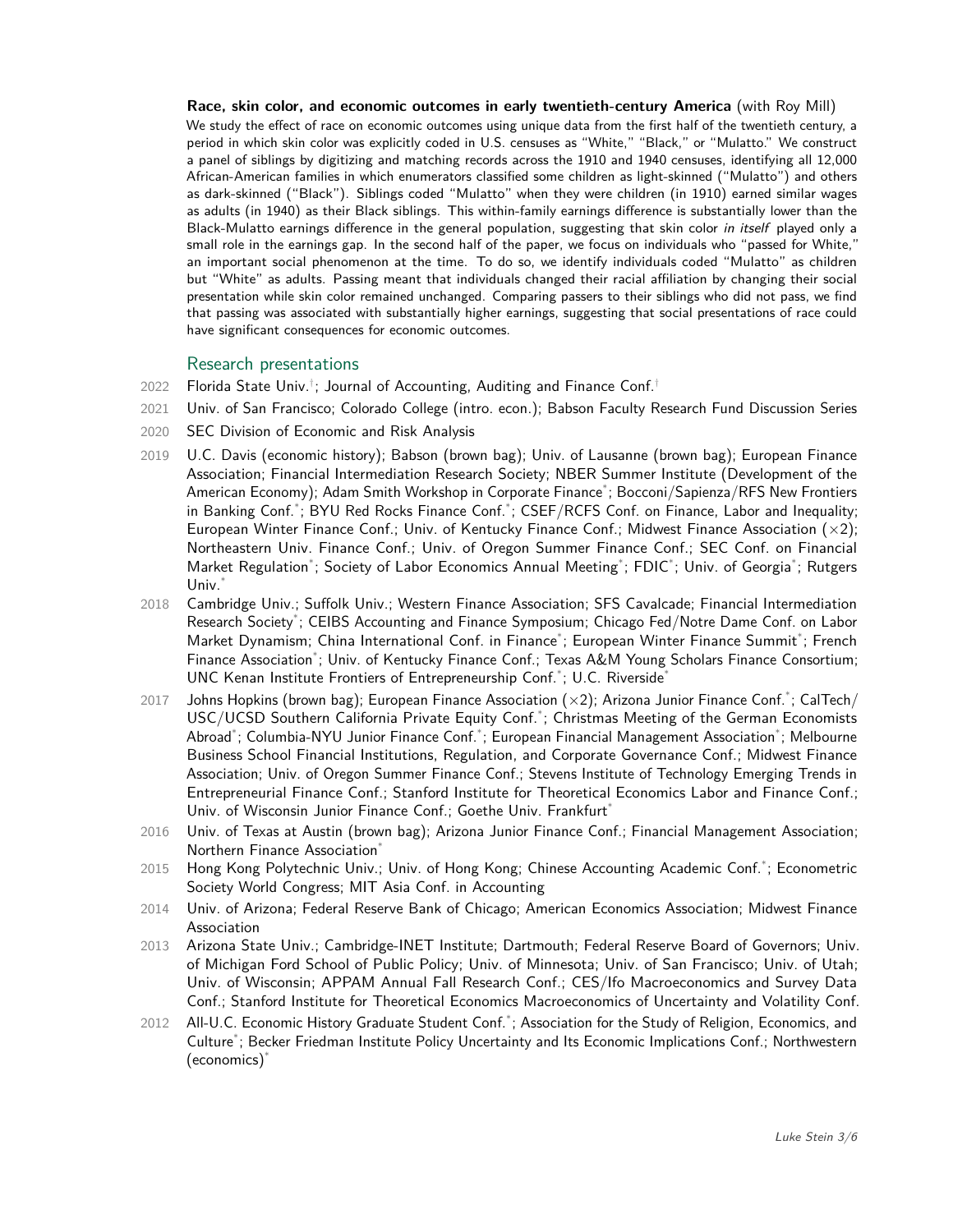- 2011 [Economic History Association](http://eh.net/eha/meetings/2011-meeting/) (poster); [International Industrial Organization Conf.](http://editorialexpress.com/conference/IIOC2011/program/IIOC2011.html#41)
- 2010 Univ. of Chicago (brown bag); [Federal Reserve Bank of San Francisco Applied Microeconomics Summer](http://www.frbsf.org/economics/conferences/1007/agenda.php) [Conf.;](http://www.frbsf.org/economics/conferences/1007/agenda.php) [U.C. Santa Barbara All-California Labor Economics Conf.](http://www.econ.ucsb.edu/conferences/aclec10/) (poster) \*Coauthor presentation †Scheduled

Fellowships and prizes

- 2021 2022 **[Teaching Innovation Fund Award](https://www.babson.edu/academics/teaching-and-research/center-for-engaged-learning-and-teaching/teaching-innovation-fund/)**, Center for Engaged Learning and Teaching, Babson College Award supporting "The Freedman's Savings Bank: The (Broken) Promise of Americaś First Black Bank"
	- 2019 **[Huizingh Outstanding Undergraduate Teacher Award](https://wpcarey.asu.edu/about/awards)**, W.P. Carey School of Business, ASU Annual award to two instructors "dedicated to inspiring students through excellence in teaching and mentoring"
	- 2019 **Dean's Excellence in Research Summer Grant**, W.P. Carey School of Business, ASU (declined)
- 2016 2018 **Huizingh Outstanding Undergraduate Teacher Award Finalist**, W.P. Carey School of Business, ASU
- 2011 2012 **[Walter J. Gores Faculty Achievement Award for Excellence in Teaching](http://studentaffairs.stanford.edu/registrar/everyone/gores)**, Stanford University Stanford's "highest award for excellence in teaching," awarded annually to one graduate student university-wide
- 2011 2012 **Shultz Graduate Fellowship in Economic Policy**, [Stanford Institute for Economic Policy Research](http://siepr.stanford.edu/)
- 2010 2011 **[Gerald J. Lieberman Fellowship](http://vpge.stanford.edu/fellowships/fellows.html#Lieberman)**, Stanford University
- 2009 2010 **George Shultz Dissertation Support Fellowship**, [Stanford Institute for Economic Policy Research](http://siepr.stanford.edu/)
	- 2009 **Economics Department Oustanding Teaching Assistant Award**, Stanford University
- 2007 2008 **Forman Family Fellowship in Economics**, Stanford University Highest overall score on graduate qualifying examinations
- 2006 2008 **Economics Department Graduate Fellowship**, Stanford University
	- 2000 **[Tazuko Ajiro Monane Prize](http://prizes.fas.harvard.edu/icb/icb.do?keyword=k78478&pageid=icb.page401491#a_icb_pagecontent850565_monane)**, Harvard University
	- 2000 **Harvard-Rotary International Fellowship**, Okayama-Minami (Japan) Rotary Club
	- 1998 **USA Mathematical Olympiad Honorable Mention**

# Teaching experience

- 2021 **Financial Data Analysis and Practice**, M.S in Finance (Babson Finance 6200)
- 2021 2022 **Finance for Entrepreneurs**, M.S. in Entrepreneurial Leadership (Babson Finance 6110, hybrid)
- 2021 **Finance**, "Blended" M.B.A. (Babson Finance 7800, online)
- 2020 2021 **Finance**, M.B.A. (Babson Finance 7800, hybrid)
- 2020 2021 **Introduction to Financial Management**, "Blended" M.B.A. (Babson Finance 7200, online)
- 2019 **Identification Strategies in Corporate Finance**, Ph.D. (ASU Finance 791; with Mark Seasholes)
- 2014 2019 **Managerial Finance**, Undergraduate (ASU Finance 302)
- 2010 2011 **OHS Microeconomics**, High School (Stanford EPGY OHS Econ. 20, online)
	- 2009 **Intermediate Microeconomics**, Undergraduate (Stanford Econ. 50)
- 2007 2008 **Microeconomic Theory for Non-Economics Ph.D. Students**, Ph.D. (Stanford Econ. 202n)

## Teaching Assistant

- 2013 **Introduction to Financial Economics**, Undergraduate (Stanford Econ. 140)
- 2012 **Managerial Economics**, M.B.A. (Stanford GSB Management Econ. 200)
- 2012 **Economics for Sloan Fellows**, M.S. (Stanford GSB Management Econ. 209)
- 2011 **[Emergency Medical Technician Training](http://web.stanford.edu/class/surg211/)**, Undergraduate (Stanford Surgery 111/211a)
- 2009 **First-Year Macroeconomics**, Ph.D. (Stanford Econ. 210)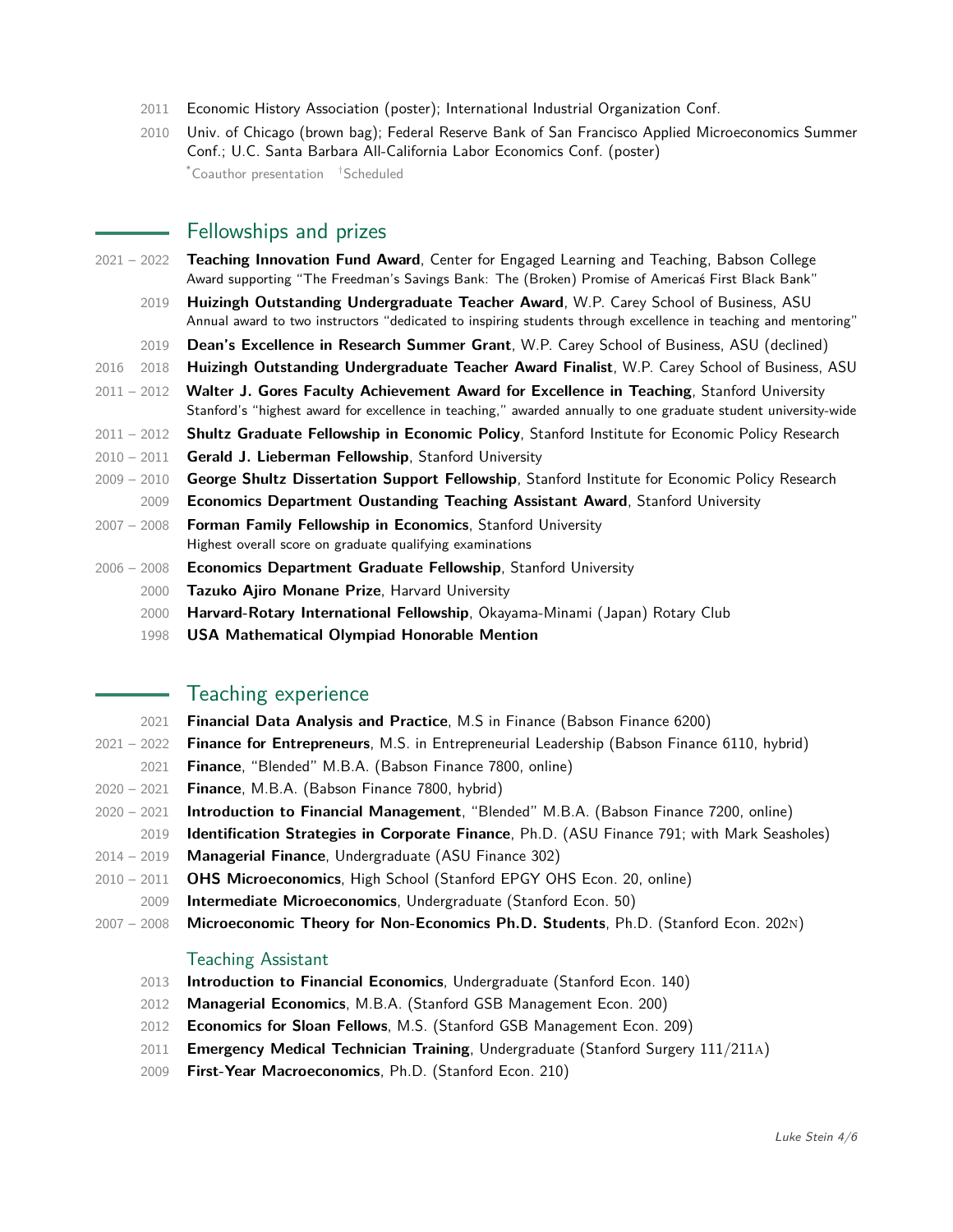# Advising

**Doctoral**, Arizona State University, [Anthony Rice](https://sites.google.com/view/anthonyrice) (2021, Chinese University of Hong Kong), [Sean Flynn](https://sites.google.com/site/seanjflynnjr/) (2017, Colorado State University), [Hong Zhao](https://sites.google.com/site/hongzhaofinance/) (2017, NEOMA Business School, France), Yung-Ling Chi (2016, National Chung Hsing University, Taiwan), [Qi Dong](http://cim.kfupm.edu.sa/profiles/qi-dong/) (2015, King Fahd University of Petroleum and Minerals, Saudi Arabia)

**Undergraduate**, Arizona State University, Chadwick Ali'varius (2020), Max Bamford\* (2020) Alexander Doughty\* (2020) Neil Jha\* (2020) Zach Leibovit-Reiben\* (2020) John Charette (2019), Harshit Thacker (2019), Hamza Amjad\* (2018), Gurkaran Chotalla\* (2017), Landon Gagner (2017), Matthew Klein (2017), John Lauro (2017), Michael Muscheid (2017), Aaron Chavez (2016), A. J. Gilman (2016), Steven Kaye (2016), Samir Reddy\* (2016) \*Thesis chair

# University and professional service

**Babson College**, Faculty Senate (From 2021), Babson Accelerator Club Faculty Advisor (From 2021), Inclusive Teacher Training Program Design Cmte. (2021), Graduate School "Hybrid 2.0" Sight and Sound Cmte. (2021), [Venture Capital Investment Competition \(VCIC\) Graduate/MBA Advisor](https://www.vcic.org/events/2021-events/2021-mba-new-england-boston-univ/) (2021), Finance Dept. Cutler Center Cmte. (From 2020), Miami Blended MBA Block Faculty Coordinator (2020–21)

**Arizona State University**, Graduate College Completion Fellowship Faculty Review Cmte. (2019–20), Finance Dept. Undergraduate Programs Cmte. (2016–19), Truman Scholarship mock interviewer (2017– 2019), Sonoran Winter Finance Conf. Organizing Cmte. (2015–16), Finance Dept. Research Seminar Cmte. (2014–15), Finance Dept. Faculty Recruiting Cmte. (2013–14)

**Stanford University**, [Stanford Emergency Medical Service](http://stems.stanford.edu/) (2010–13), [Univ. Bicycle Safety Cmte.](http://nomcom.stanford.edu/?q=node/3) (2008–12), [Registrar's Student Advisory Group](http://nomcom.stanford.edu/?q=node/3) (2007–11)

**Harvard University**, Undergraduate admissions interviewer (2008–15)

**Conference organization**, [Virtual Finance & Economics Conf. \(2020\),](https://static1.squarespace.com/static/56086d00e4b0fb7874bc2d42/t/5e95da1cfd6e6f34e93eef19/1586879005200/agenda.pdf) [Labor and Finance Group \(2017\),](https://sites.google.com/site/laborandfinancegroup/home/past-conferences) [ASU Sonoran Winter Finance Conf. \(2016\)](https://blogs.wpcarey.asu.edu/financeconference/?page_id=714)

**Program committee**, Southwest Finance Assoc. (2021–22); SFS Cavalcade (2021–22); Univ. of Kentucky Finance Conf. (2020, 2022); Australian Gender Economics Workshop (2021); Eastern Finance Assoc. (2019–21); Midwest Finance Assoc. (2019–21); FIRN Financial Research Network (2017–19, 2021); Financial Management Assoc. (2014–15, 2021); ASU Sonoran Winter Finance Conf. (2014–20); Southern Finance Assoc. (2020); AFFECT Showcasing Women in Finance EU Conf. (2019); SIT Emerging Trends in Entrepreneurial Finance Conf. (2018); FMA Best Paper Cmte. (2015)

**Referee**, AER; Econometrica; JF; JFE; QJE; RFS; AEJ: Applied Economics; Journal of Applied Econometrics; Journal of Banking and Finance; Journal of Corporate Finance; Journal of Development Economics; Journal of Econometrics; Journal of Economic Behavior and Organization; Economic Inquiry; Economic Journal; Journal of Economics and Management Strategy; Journal of Empirical Finance; Entrepreneurship Theory and Practice; Journal of the European Economic Association; Explorations in Economic History; Financial Innovation; Journal of Financial and Quantitative Analysis; Israel Science Foundation; Journal of Labor Economics; Labour Economics; Journal of Law, Economics, and Organization; Journal of Legal Studies; Journal of Monetary Economics; Journal of Money, Credit, and Banking; Macroeconomic Dynamics; Management Science; Journal of Public Economics; Quarterly Journal of Finance; Quarterly Review of Economics and Finance; Small Business Economics; Venture Capital

## Invited discussions

- 2021 **Societal Trust and Financial Market Participation: Evidence from the Freedman's Savings Bank** Traweek, Wardlaw (SFS Cavalcade)
- 2020 **Overreaction in credit spreads: The role of lenders' personal economic experiences** Carvalho, Gao, Ma (Midwest Finance Association)